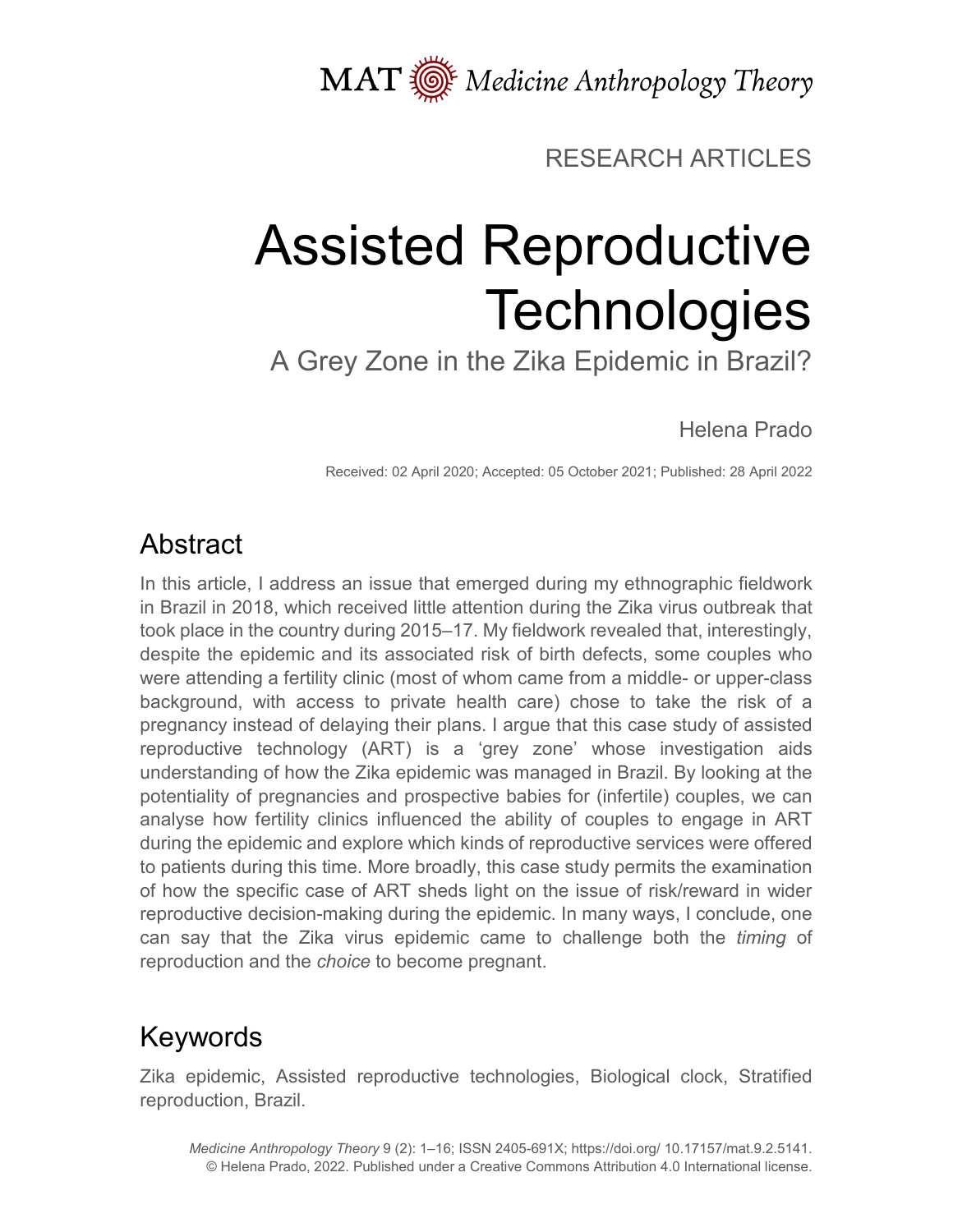## **'Use repellent and do not get pregnant!'**

No serious health policy can consider sexual abstinence and avoiding pregnancy as reasonable recommendations for reproductive health or the control of an epidemic with multiple forms of transmission – this epidemic in particular, [because of] vector and sexual transmission. (Diniz 2016, 140–41 [my translation]).

While management of the Zika health emergency of 2015–2017 in Brazil emphasised mosquito bite prevention tools for pregnant women in order to prevent in utero transmission, sexual and reproductive issues were given secondary status.<sup>[1](#page-1-0)</sup> The fact of sexual transmission of the Zika virus, for instance, has never been brought to public attention and almost no information about this mode of transmission has been circulated in Brazil by its Ministry of Health. Sexual and reproductive risk factors have been minimised despite the many recommendations regarding sexual transmission that have been issued by the World Health Organization (WHO, 2016a). In the United States, conversely, the Centres for Disease Control and Prevention (CDC) recommended having protected sex (or abstaining) during pregnancy (CDC 2021a). One can see these policy decisions to minimise sexual and reproductive risk factors as inappropriate, or even deleterious to Brazilian public health since the presence of the virus in bodily fluids, and its persistence for several months, have been widely documented. $2^2$  $2^2$ 

In September 2017, nine months after the start of the media coverage of the Zika virus epidemic, epidemiologists examining the city of São Paulo raised an alert about a possible reduction in its birth rate (Diaz-Quijano, Alexander, and Dias Porto Chiavegatto Filho 2017). It was later found that there had been an overall decrease of 7.8% in the national birth rate in 2016. This decrease reached 10.8% in the cities that in 2015 had had the highest rates of microcephaly—a birth defect associated with Zika virus infection during pregnancy (Diaz-Quijano, Pelissari, and Dias Porto Chiavegatto Filho 2018). Even though it is very difficult to obtain reliable numbers (Bahamondes et al. 2016), social scientists suggest it is likely that during the epidemic many women postponed pregnancy or had an abortion as soon as they learned of their pregnancy and the risk of getting infected by the Zika virus

<span id="page-1-0"></span><sup>1</sup> A measure announced at the beginning of 2016 for the distribution of mosquito repellents to women from very low socioeconomic backgrounds (who benefit from the State's *Bolsa família* programme) did not take effect until March 2017, once the epidemic had passed. This was more than a year after the announcement of the measure, and almost at the end of the summer—the riskiest period for vector-borne diseases (Prado 2018, 82). The failure of this measure combined with the high cost of efficient repellent (around US\$20 per bottle), not to mention shortages of repellent in the main cities, gives an idea of the consequences of promoting mosquito bite prevention as the main health prevention recommendation.

<span id="page-1-1"></span><sup>2</sup> The presence of the virus has mostly been detected in semen, where it has been reported to remain for nine months after infection. It has also been detected in urine, blood, vaginal secretions, saliva, and breast milk—even though there is as yet no evidence of potential infection after primary viremia, i.e. after the initial spread of the virus in the blood from the first site of infection. In other words, if the primary infection happens *before* the woman gets pregnant, no evidence has shown that the mother could transmit the disease in utero later on (see e.g., Mead et al. 2018).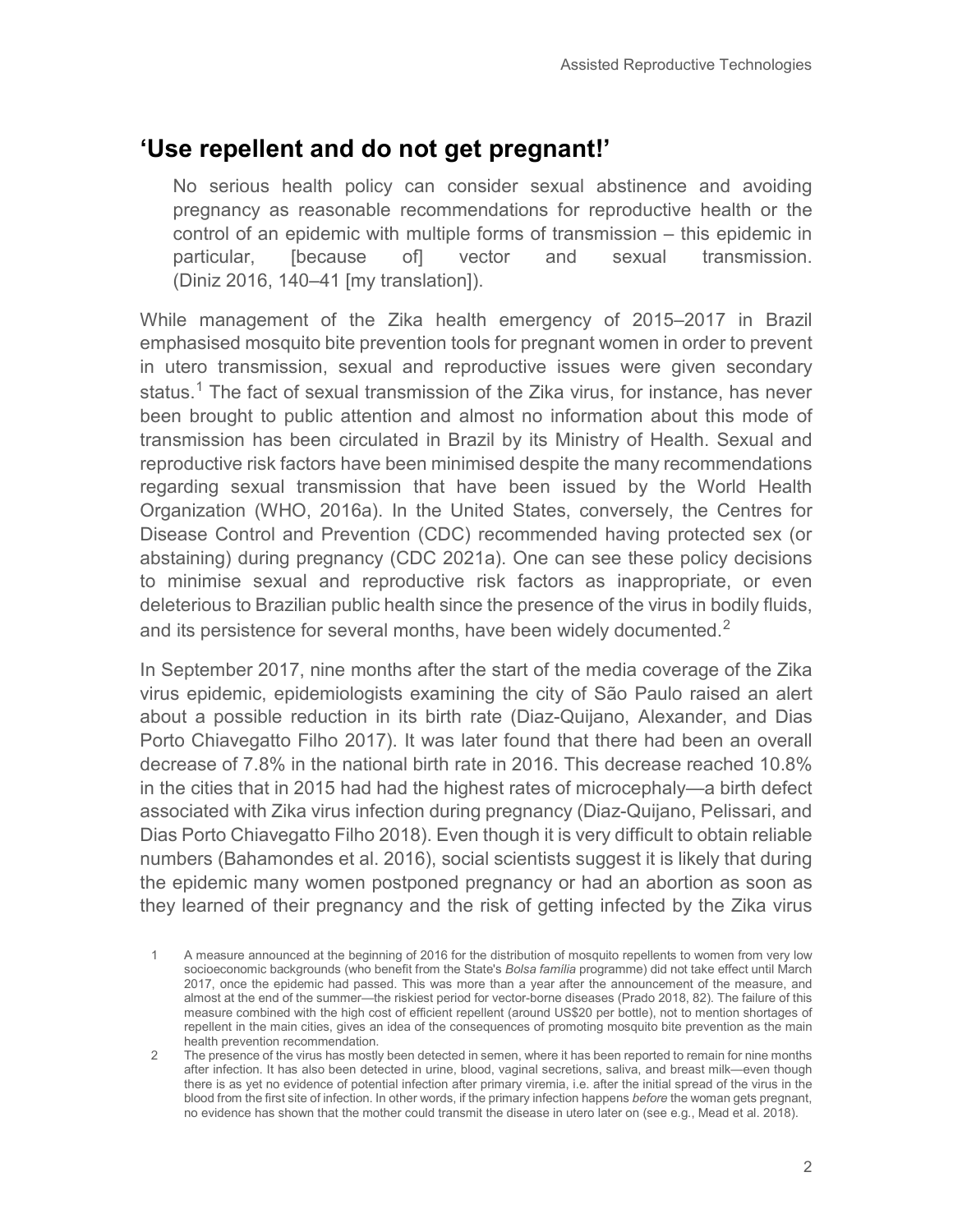(Marteleto, Weitzman, and Zanatta Coutinho 2017b; Guedes de Mello and Rondon 2020). Consequently, social researchers and activists have focused mostly on equal access to sexual and reproductive rights such as contraception and abortion. The promotion of such rights *could* have been what Diniz (2016) terms above a 'serious health policy' (see also Diniz, Medeiros, and Madeiro 2017). The Zika virus epidemic has de facto put reproductive rights back on the agenda, since it sheds light on the stratified nature of reproduction in Brazil. As Correa and Löwy (2020, 1151) point out in their examination of unequal access to health services in Brazil, 'one of the areas strongly affected by structural inequalities is reproductive health'; it is mostly women of middle and upper socioeconomic status who have access to pregnancy planning tools, reliable contraception, and illegal, safe abortion. As always, a large proportion of Brazilian women are left to their own fate.

However, the urge to study, report, and act on this social and health crisis has in some ways left grey areas of un-investigated issues that are important for the understanding of reproduction and the biopolitics of the epidemic at a broader systemic level. One of these is the 'potentiality' of viable pregnancies (and therefore, the 'potentiality' of babies born) in 2016 and 2017. In other words, the choice made by couples and women who intended to get pregnant and chose to postpone their plans—or instead took the risk of pregnancy during the Zika epidemic.

## **Methodology**

Initially considering the research topic of 'potentiality' of pregnancies likely to result in a healthy live birth, I intended to look first at practices of prenatal diagnosis of mother-to-foetus infection. Because of the time that had elapsed between the beginning of the Zika virus epidemic (the end of 2015) and my arrival in Brazil (mid-2017), however, I had to shift the focus of my research and decided instead to interview reproductive health professionals and women who were of childbearing age at the time of the epidemic outbreak. I began my fieldwork in the city of São Paulo, in the southeast of Brazil, in order to investigate the impact of the Zika virus epidemic on reproductive practices in a less-affected geographical area. The main discourse I heard from health professionals was that the epidemic was located in the northeast, and that everybody in the south of the country had already forgotten about it (Prado 2018). Following that common belief, I went to Recife, the capital of the northeastern state of Pernambuco, to interview women who had given birth to children with congenital Zika syndrome, $3$  and to speak to reproductive and child health professionals. As I was asking about prenatal monitoring during the Zika virus epidemic, I happened to hear about the only medical field where Zika virus

<span id="page-2-0"></span><sup>3</sup> Congenital Zika syndrome is identified as a 'distinct pattern of birth defects and disabilities' (CDC 2021b).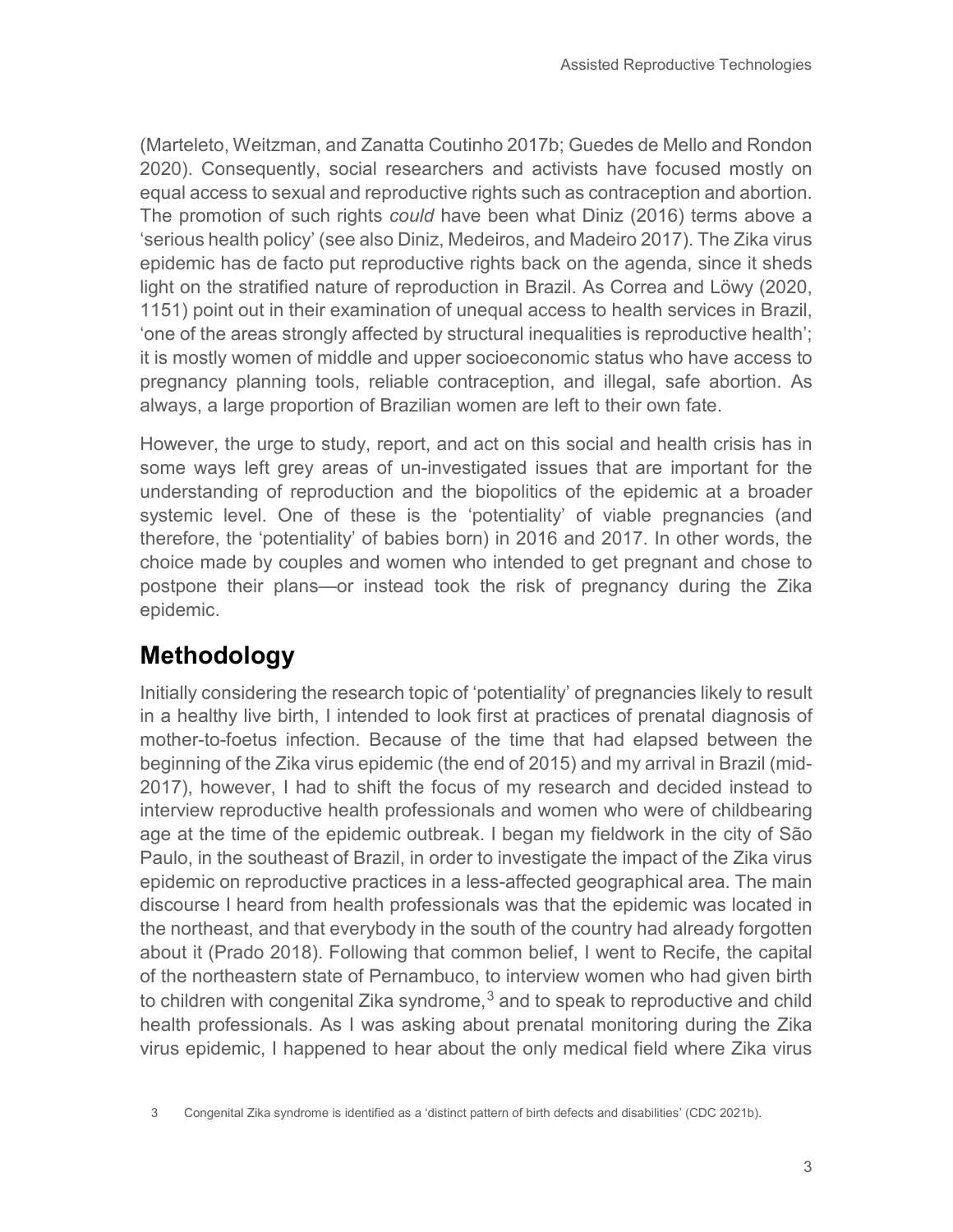testing was compulsory: medically assisted procreation. I decided to pursue this new topic, one that was on the fringes of the epidemic's main social issues but one that could offer a different and complementary perspective on reproductive decision making.

I sought to investigate how fertility clinics influenced the ability of women and couples to engage in assisted reproductive technology (ART) during the spread of the Zika virus epidemic in Brazil, exploring the kinds of reproductive services that were offered at the time (Borges et al. 2017). More broadly, I aimed to identify how the specific case of ART articulates the issue of risk/reward in reproductive decision-making during the Zika virus epidemic.

It is worth noting that although fertility treatments are theoretically provided through Brazil's public national health service [Sistema Único de Saúde], in practice access to such publicly-funded treatment is very—and increasingly—limited (Correa and Löwy 2020). Only privileged women and couples can access and pay for ART, and most of the clinics are in the richest, southern states: 66% as opposed to just 1% in the much poorer north (Ibid.).

During my second period of fieldwork in 2018 in São Paulo and Recife, I conducted interviews with obstetrician-gynaecologists and biologists from private fertility clinics, as well as with women who had had pregnancy plans during and after the Zika virus epidemic. I also had the opportunity to observe an assisted reproductive procedure in the laboratory of a private fertility clinic. What I present next are the first results of my ongoing research.

## **A grey zone in the politics of reproduction**

The risk of vertical (mother-to-child) and sexually transmitted infection of the Zika virus was evidenced by early 2016, shortly after the epidemic had started in 2015 (see Oliveira Melo et al. 2016 and Mlakar et al. 2016 on vertical transmission; Musso et al. 2015, Atkinson et al. 2016, and D'Ortenzio et al. 2016 on sexual transmission). In May 2016, three months after the international emergency had been declared by the WHO (2016b), the Brazilian Health Regulatory Agency [Agência Nacional de Vigilância Sanitária – Anvisa] announced a change in the regulation of blood donation and assisted reproduction procedures (Anvisa 2016). With the risk of virus persistence in gametes (sexual transmission) and the teratogenic effects of the Zika virus (vertical transmission), patients involved in fertility treatments were to be tested for Zika *before* the insemination or embryo transfer took place in order to avoid any infection during the fertilization process (Araújo Filho et al. 2019), as well as be tested for infection at the beginning of the potential pregnancy. The terms of this new regulation are binding: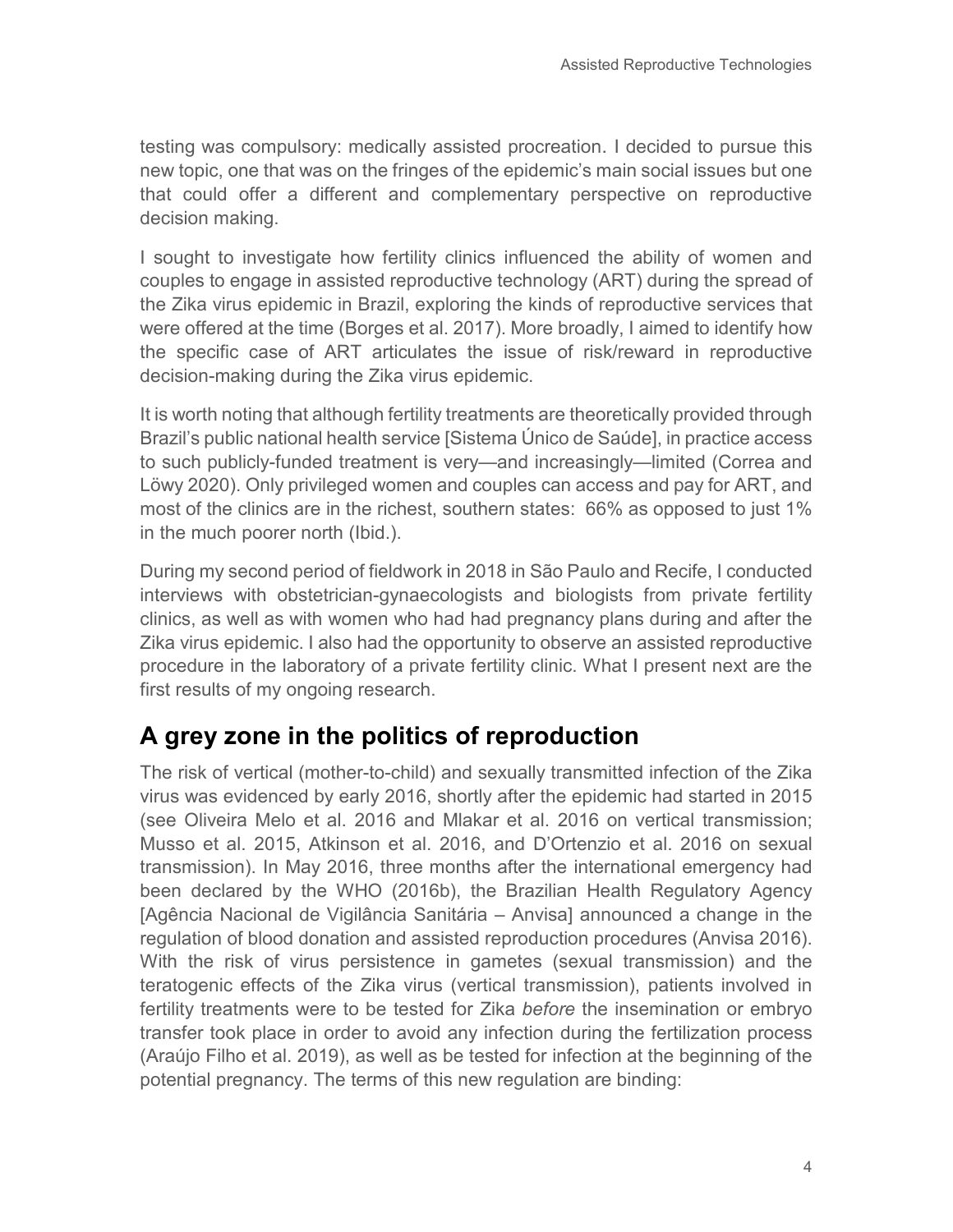According to the document published by Anvisa, CGTBs [cell and germ tissue banks] can only collect gametes or germ tissue for use in assisted reproduction procedures after obtaining non-reactive or negative test results for ZIKV [Zika virus] infection no more than five days prior to gamete collection; individuals whose laboratory tests yield positive or inconclusive results will be temporarily suspended from treatment and tested again 30 days later (de Carvalho et al. 2016).

Among all maternal health policies, assisted reproduction technologies (regardless of who funds them) are the only ones that are subject to strict regulation regarding the risk of Zika virus infection. Indeed, ART is the only field where the risk of sexual transmission—and not just the potential of vector and vertical transmission during pregnancy—is implied and considered. Since both men and women must be tested when their sperm or eggs are collected, which is before the fertilization takes place, the risk of sexual transmission can no longer be ignored by sexual health professionals, despite its absence from Brazilian public health recommendations.

Anvisa's new regulation has not been unanimously welcomed, and controversies remain among specialists in human reproduction (doctors, gynaecologists, and virologists) when it comes to deciding what to do if one of the patients tests positive for the Zika virus. According to Valéria, a renowned virologist whom I interviewed, it is not known, for instance, whether sperm washing (a treatment used for semen from male patients who are HIV positive that is designed to remove diseasecarrying material), may be a suitable and reliable means of eliminating the Zika virus from the gamete. The same uncertainty about the persistence of infection applies to the oocyte, and no possibilities exist to test either the oocyte or the embryo in vitro, without the risk of damaging them both. In other words, no further test and no reliable treatment is available to a couple who test positive for Zika virus infection during an ongoing fertility procedure.

In theory, within a strict interpretation of the Anvisa regulation, if a Zika infection is confirmed then the gamete materials must not be collected, and the process must then be delayed for at least one month. This potential delay in the fertility treatment (which is rarely enforced in practice) is always presented by professionals within the field of reproduction as a waste of time and money for their patients, who lose the investment they have made in a fertile cycle and the embryo; implicitly, the clinical professionals are referring to the same consequences for the clinics themselves.

In practice, then, fertility clinics (and I recall that the vast majority of them are private), form their own understanding of the regulation: some offer egg or sperm freezing in order to preserve the gamete while waiting for a safer winter season even though, as Valéria reminded me, 'freezing is the best way to keep the virus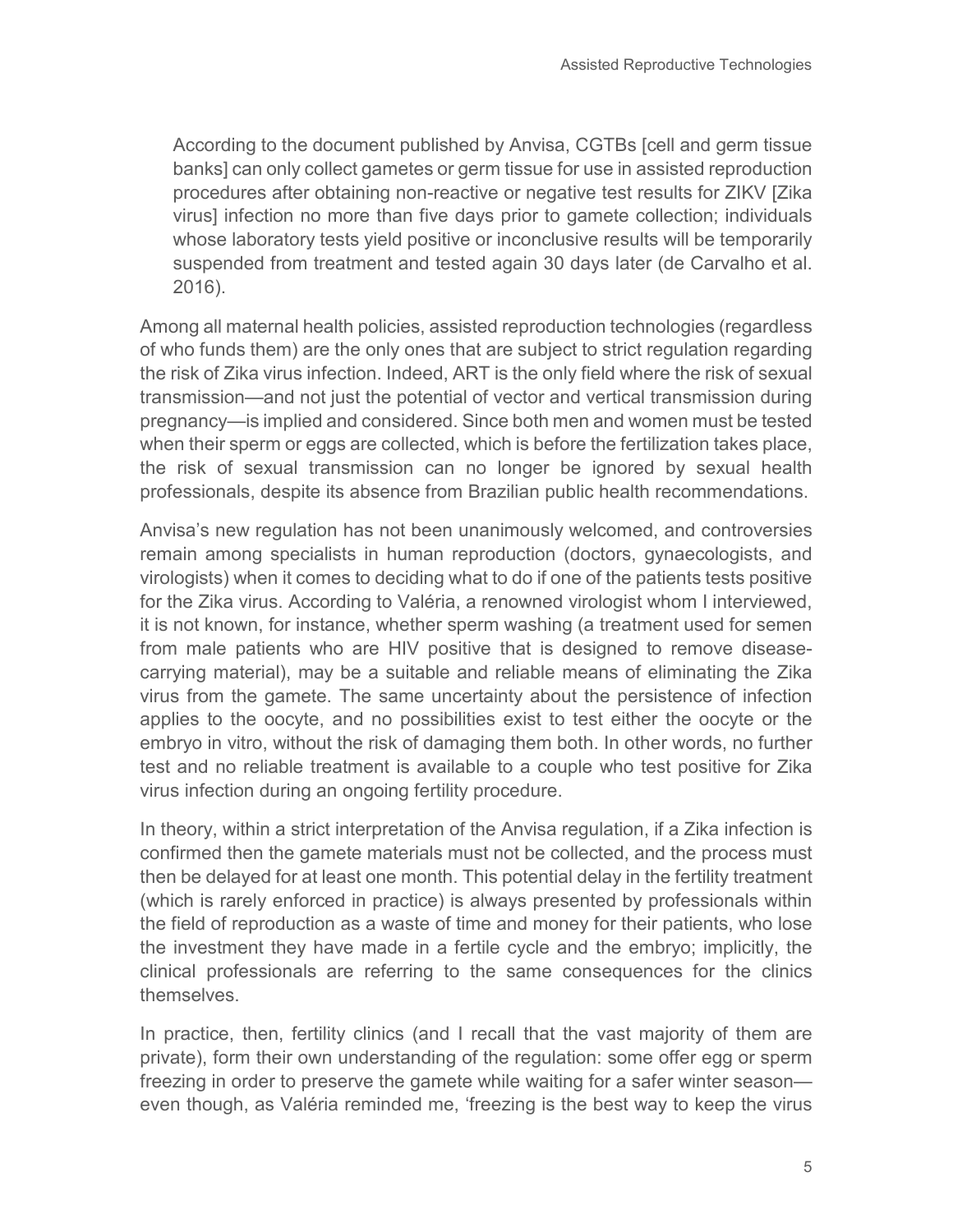alive'. Others offer to freeze the embryo and wait for embryo transfer, while others give in to the pressure of patients 'in a hurry', as one clinician said, and proceed with the embryo transfer against recommendations.

When I asked Dr Arnaldo, a gynaecologist in São Paulo, about the implications of the Zika virus in the practices of their fertility clinic, I was told:

Zika is a big issue. Especially because the compulsory test for Zika is very expensive and it's an additional cost for our patients. And because women sometimes don't have time to wait … and wait for what? Nobody knew when the epidemic was going to end, and nobody knows if it will return. Besides, none of our patients [of higher socioeconomic backgrounds] has been infected by Zika, it happened in poor areas of the northeast region.

In other words, Zika cannot be legally ignored by the fertility clinics because of the national regulation: testing the couples for Zika is compulsory. Nevertheless, according to professionals' discourses, the risk is largely minimised in their own practices of collecting and freezing eggs and sperm and creating embryos.

Another gynaecologist specialising in reproduction in São Paulo, Dr Pedro, remembers the panic that occurred between the end of 2015 and the beginning of 2016:

There was a significant lack of information coming from the federal council of medicine. At the beginning of 2016, nobody knew what the consequences would be. So people decided to wait for the winter to get pregnant. The outbreaks of the three arboviruses (dengue, chikungunya, and Zika) that happened that year were definitely very distressing. You must understand that the patients that arrive here at the clinic are already exhausted [*esgotados*] after more than a year trying to get pregnant naturally: they have frustrations, physical and mental pain. When they arrive here, they want the process to begin right away, they expect us to make it happen fast. So, the delay imposed by the Zika epidemic increased the stress. It's a matter of *exchanging a risk* [of infection and thereafter of birth defects] *for another risk* [of not having babies at all]. It all depends on the context and the perception of the risk; on the age too. If the woman has little time left [of fertility], she will take the risk of Zika infection.

It seems that ART clinics and gynaecologists are approaching the Zika epidemic as a matter of cost/benefit in order to justify the risk of investing in a potential pregnancy. In their discourses, they often refer to scientific uncertainties but also to financial costs, implicit social class bias (believing that the mainly upper-class patients of private clinics wouldn't be at risk), and the consideration of their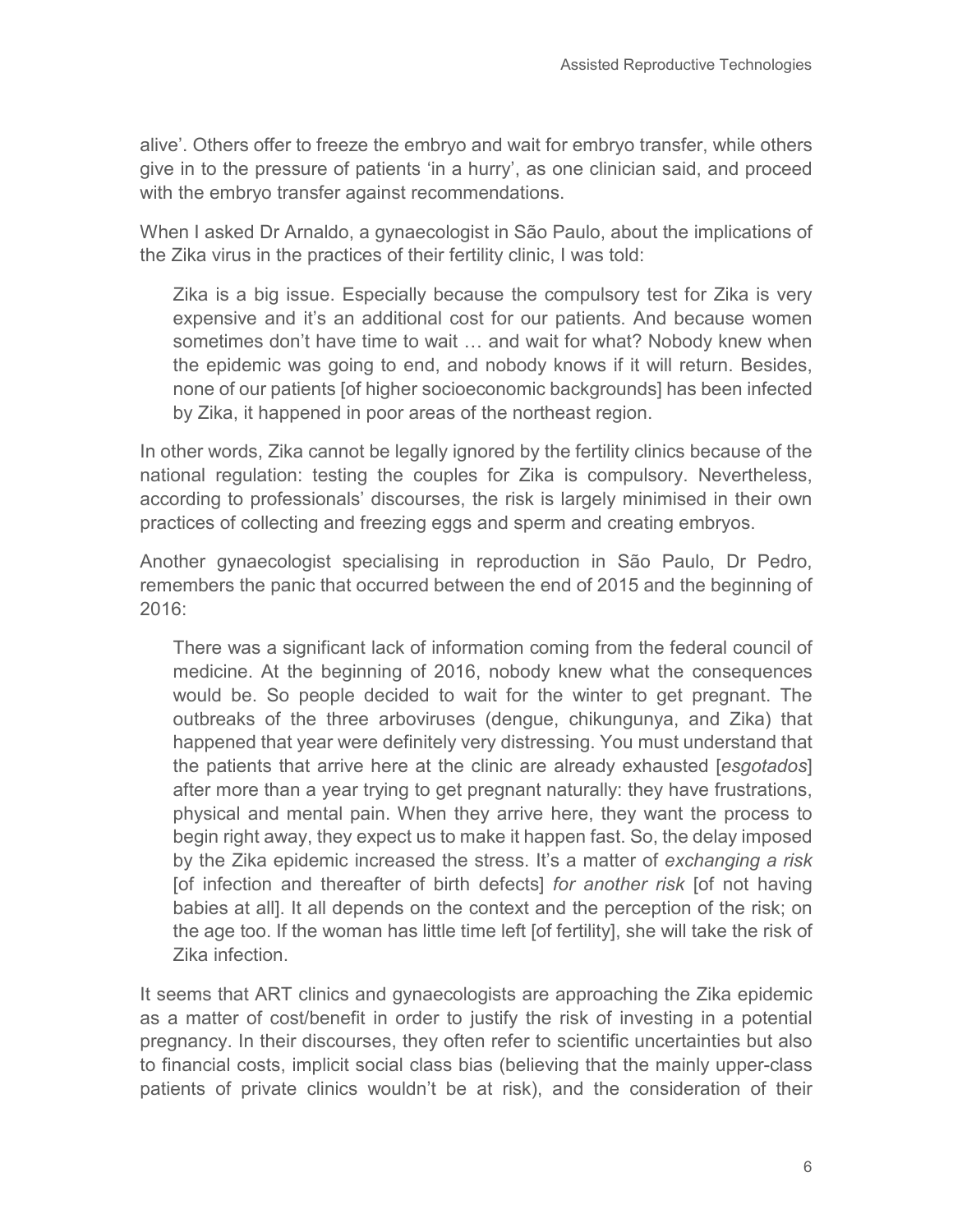patients' mental health (emotional 'exhaustion'). From the reproductive professionals' point of view, the patients themselves also weigh up the cost/benefit of delaying their plans of pregnancy when they are reminded of the risk of remaining childless.

## **Having or not having (healthy) babies**

Dr Pedro also works in a public hospital—the only one in Brazil (to my knowledge) that offers all stages of fertility treatment free of charge. He highlighted that the waiting conditions are not equal for every patient:

In the public hospital where I work, I have a case of a young woman who tried for eight years to get pregnant. When she arrived at the hospital, she had to go through all the tests in the public health service, so she has been in the queue for two more years. Those kinds of cases are more serious because they take years to be taken care of by our service. Those patients will never postpone the treatment when they have the chance to access it.

I did not have the chance to visit this public service nor to meet women who were being treated within the public health system. I can only assume that the issue of delaying pregnancy plans follows a heavier and more painful path for people that have been waiting for many years within the public service queue—often people of middle and lower socioeconomic status.

Dr Pedro concluded by saying that Zika represents a spectre of fear within the ART field in São Paulo and that he never saw anyone testing positive for the infection. It is worth noting that I was told the exact same thing by a private clinic director from Rio de Janeiro, where the prevalence of the virus was much higher.

In a private clinic in Recife, Dr Amanda also confirmed that she had encountered no cases of Zika among the pregnant patients that she has treated. She explained that her patients are 'enlightened' [*esclarecidas*]: a common expression in Brazil used when speaking about people of high socioeconomic status. Describing the women as *esclarecidas* assumes that they have enough cultural and economic capital to prevent themselves from the risk of infection. Dr Amanda explained how 'the women who arrived at the consultation for a fertility treatment were already prepared: avoiding mosquito exposure, using repellent, wearing long clothes, staying indoors with air conditioning … all because of the panic and the media. Sometimes it was exaggerated too, some women wanted to put on repellent every hour'. Dr Amanda had faced a decrease in the number of patients between 2015 and 2016:

Only the couples who couldn't wait, women of 39–40 years old, or patients with a very specific issue, continued the treatment. Younger couples who were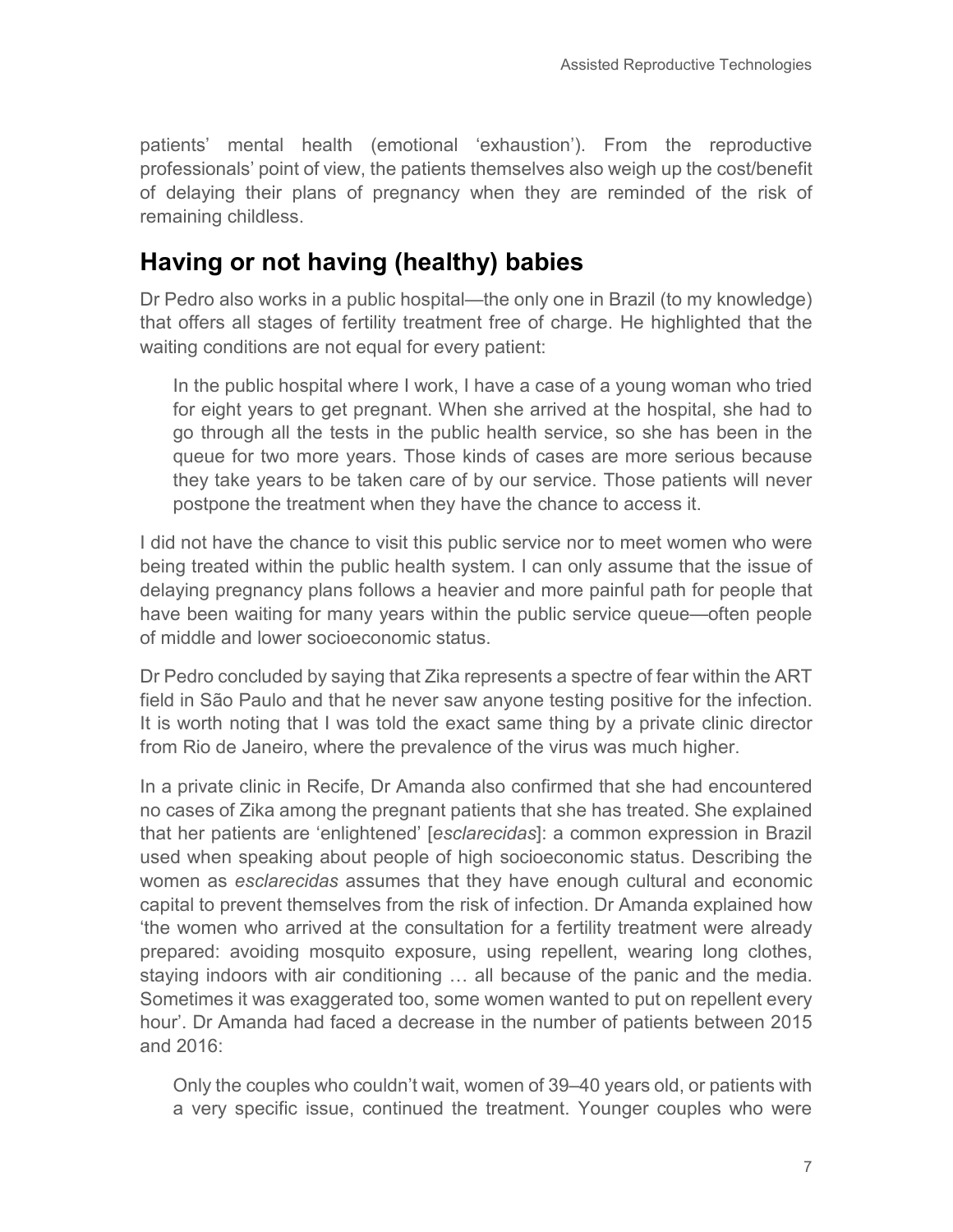trying for two or three years decided to postpone or freeze their embryos. I saw one case of serology positive to Zika in a woman who was being treated. She froze her embryo and repeated the test for Zika twice, and it came back negative both times … We didn't know if it was a false positive result the first time. So, she didn't know what to do and chose not to transfer the embryo at that time. When she eventually came to the transfer, she had a miscarriage. The test for Zika is our responsibility, we are not allowed to begin the process of fertilization [either insemination or embryo transfer] if there is no test. But then, prevention during pregnancy is the woman's responsibility.

By disconnecting the process of biological reproduction from the process of parenthood that develops during pregnancy, gynaecologists in reproductive medicine deny their responsibility for what could happen after the fertilization process; or, at least, they often show little concern about the evolution of the pregnancy.

After the beginning of the winter of 2016, the flow of patients returned to normal. When asked in September 2018 what she recommended now to her patients, Dr Amanda replied:

When a woman of 38 years old says that she's afraid of Zika, I tell her that she has statistically more chance of having a baby with Down syndrome. 'You want to wait? OK, but then your chances of having a baby with Down syndrome will increase.'

Once again, reproduction specialists tend to highlight the cost/benefit of delaying pregnancy—and the still higher cost of waiting to get pregnant. Dr Amanda used a comparison between statistics of various congenital malformations (taking the well-known case of Down syndrome risk as an example) to convince her patient that she has no 'rational' concern about the Zika epidemic.

The Zika epidemic has been a major problem for fertility clinics, economically speaking, because many couples decided not to start fertility treatment. Consequently, the rate of IVF and embryo transfer decreased by almost 30% in the first semester of 2016, according to several ART professionals, sometimes threatening closure of the clinics with low rotation rates (of patients and ongoing procedures). In an article questioning the necessity of Zika testing in ART, de Souza et al. (2016) note that: 'The public health care system and private health insurance companies do not process refunds for these tests, and they significantly increase the cost of treatment to patients. Interestingly, the cost of testing is equivalent to approximately 1.2 days [costing the equivalent of US\$200] of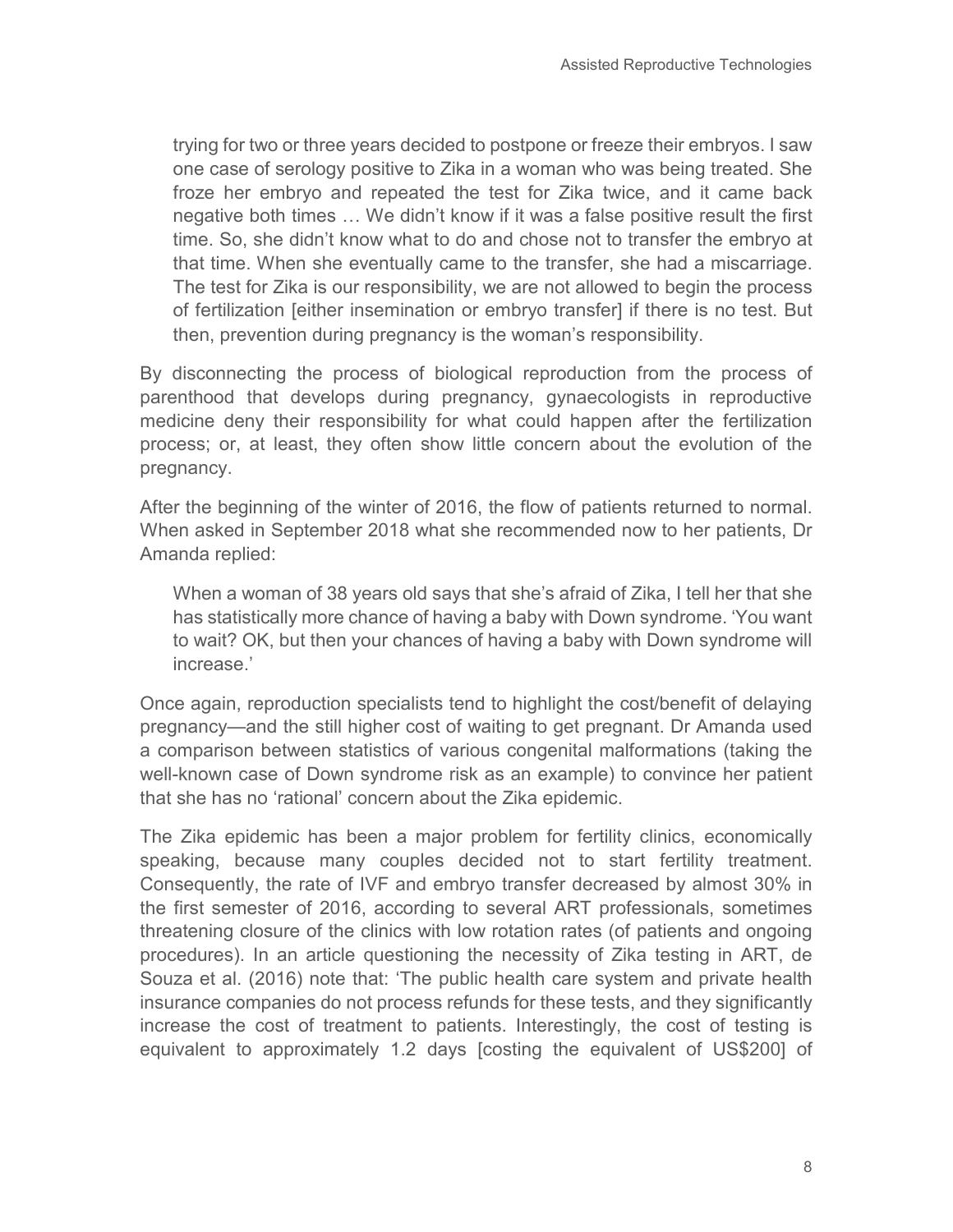treatment with controlled hyperstimulation drugs'.[4](#page-8-0) The new Anvisa regulation therefore also had consequences for the patients' financial investment: the additional costs of the Zika tests for the couple (rarely reimbursed by health insurance) at every attempt of a fertilization procedure.

## **The biological fertility clock**

One of my last interviews in Brazil was with Andréia, a laboratory biologist in charge of the technical procedures of in vitro fertilization (IVF)—freezing and so on—and co-owner of a fertility clinic in Recife. Unlike her gynaecologist colleagues, she was talkative and eager to give me all the details about her job and her perception of the patients. In the very first minutes of our meeting she explained:

Couples where the woman is over 36 years old couldn't wait because of the biological clock. So, they did the fertilization procedure but didn't tell anyone, not even their family, for fear of being judged.

When I asked her who had told them they couldn't wait, she replied:

It's often in their own minds. We didn't say they should not do the treatment but … the women are so anxious!

According to Marteleto et al. (2017, 10) in their research on women's reproductive behaviour during the Zika epidemic in Brazil:

Age was a key factor that explained a short period of postponement or no postponement during the ZIKV [Zika virus] epidemic for several high-SES [socioeconomic status] women. Notably, these discussions about age were not as frequent among low-SES women, who tended to have children at a much younger age.

As Marteleto highlights: 'Socioeconomic status shapes women's ability to obtain and afford reproductive services' (ibid., 5–6). One can assert that there is a 'reproductive privilege' in delaying pregnancy and preserving oneself from Zika virus infection (the 'privilege' being here understood as the chance to access effective contraception, negotiate contraceptive use with the partner, and access effective repellent).

The key factor associating age with (in)fertility issues explains the reproductive choices and practices among the group that attends fertility clinics. This fact exemplifies the systemic stratified nature of reproduction in Brazil. It has, however, a major downside, which is the difficulty for those women of living different temporalities at the same time: the temporality of the epidemic, the temporality of

<span id="page-8-0"></span>See discussions on the financial costs of Zika testing in Carvalho et al. (2016) and de Souza et al. (2016).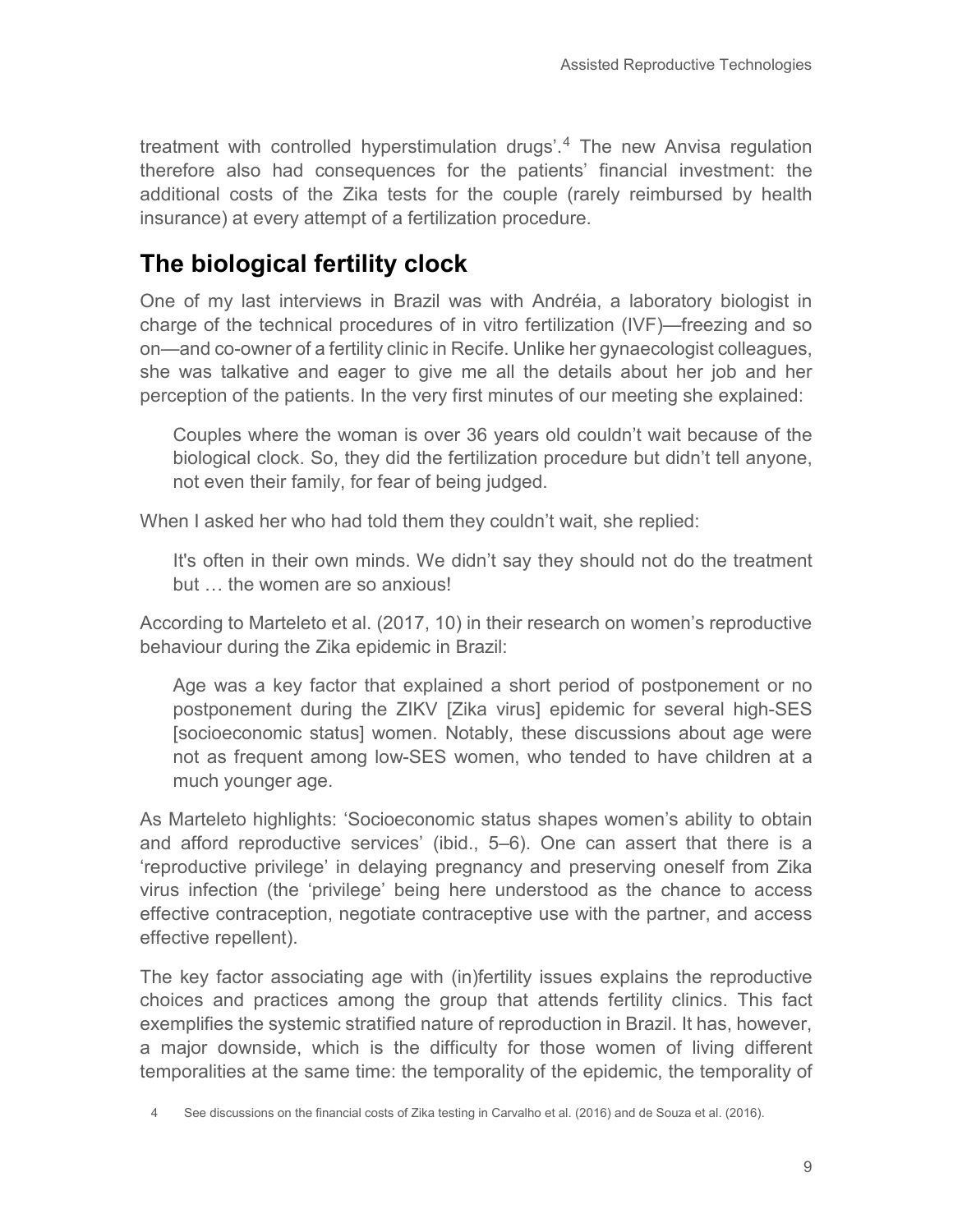the ticking biological clock (and female fertility in particular), and the temporality of the IVF cycles and ART (egg freezing, embryo freezing, and transfer).<sup>[5](#page-9-0)</sup> Consequently, the impossible choice between taking the risk of delaying and having no future pregnancy on the one hand, and taking the risk of Zika infection and transmission to the foetus, on the other.

Although some women and couples took the 'risk' of getting pregnant during the Zika pandemic—a long-wanted pregnancy coming at very considerable emotional and financial cost—the anxieties do not stop there.

Felícia, a 36-year-old mother of twins born in 2016 through IVF, is one of these mothers who was told by her gynaecologist that she couldn't wait because of her and her husband's fertility issues. She shared the story of her pregnancy with me:

The medical indication was not to wait. If I could have waited, I would have postponed the IVF procedure, because of Zika. Fifteen days before the embryo transfer, I had to do all the necessary blood tests in order to avoid the risk of infection [by] TORCHS, etc. $6$  My husband and I did the Zika test twice, one 15 days before, and the second a few days before the embryo transfer, it cost around 2000 reals (around US\$500). During pregnancy, I wasn't tested again for Zika. I used repellent every day, I moved to an apartment on the eighth floor, turned the air-conditioning on, and put a mosquito net at every window. I had Zika in my mind all the time … at work [as an infectious disease specialist in a private hospital] all we talked about was new articles about Zika, so I knew well about the risks!

One day I killed a mosquito with my shoe, and it was full of blood. I didn't know if it was my mother's or mine. It's the only time I ever saw a mosquito in my building. When I saw its little legs [showing me a picture of the crushed mosquito on her phone], I freaked out! I immediately called my doctor to ask for a test. My insurance covered the blood test but not the urine test. It was negative. But I thought about Zika until the last moment of my pregnancy, I thought a lot about the little head[s] of the newborns.

I heard about women that ran away to Argentina, Miami, or the south of Brazil [to escape the epidemic]. If I were living in the northeast of Brazil, maybe I would have done the same thing.

It is clear that memories of the epidemic are marked by the visible consequences of the Zika virus: birth defects, such as microcephaly, are at the forefront of the

<span id="page-9-0"></span><sup>5</sup> I especially thank Ilana Löwy for pointing out so clearly the issue of 'various temporalities' when reading a previous version of this article.

<span id="page-9-1"></span><sup>6</sup> Congenital infections caused by toxoplasmosis, rubella, cytomegalovirus, herpes and other agents, commonly referred to by the acronym TORCHS.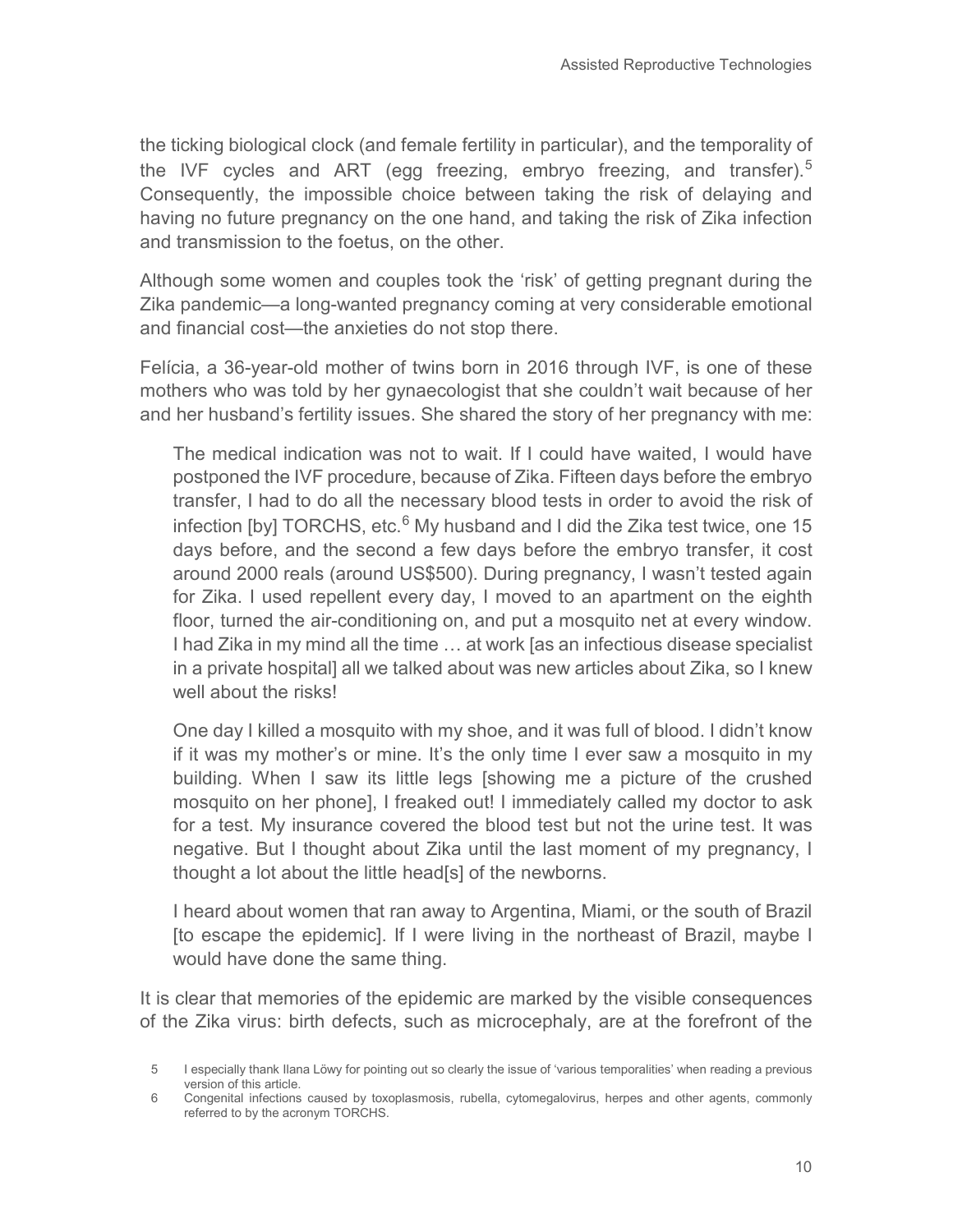collective imaginary. That imaginary has haunted all women who intended to get pregnant during the Zika epidemic. Some researchers have observed that women, regardless of age, social class, ethnic or religious background, had to face fear and to implement individual strategies to manage risk on their own initiative and according to the information they could rely on (Diniz 2016; Marteleto et al. 2017).

#### **Conclusion**

As the Zika epidemic was growing, many researchers from the Global South and the Global North turned their attention to the management of the crisis and the consequences of the health emergency. Specifically, the women who gave birth to babies with microcephaly, often underprivileged women from the northeast region of Brazil, were put on the agenda of scholars in biomedicine and social sciences (see Reis-Castro 2019; Lira and Prado 2020). It has since been a huge concern for social workers, healthcare professionals, and social scientists—with good reason, as many of these mothers have been abandoned by their partners and continue to struggle to access specific health and childcare for their severely disabled children (Williamson 2020; Lustosa 2019; Lima and Fleischer 2020).

Technologies of reproduction (in a broad sense, including contraception, family planning, abortion, and ART), maternal and healthcare politics, and gender issues are obviously at the core of the debate about the Zika epidemic. However, in my understanding, the case study of ART is a grey zone of investigation, and one on the fringes of the main social consequences of the Zika epidemic. In this article, I have argued that this case is useful to understand how the Zika epidemic was managed in Brazil by looking at the potentiality of pregnancies and prospective babies for (infertile) couples—that is, the biopolitics of reproduction as a whole, and not only at the risk of child disability. More broadly, it calls into question the substantive issue of 'stratified reproduction' (Ginsburg and Rapp 1995; Inhorn 2015) and the expression of the intrinsic inequalities of access to reproductive rights and technologies in the context of an epidemic. As many studies on reproductive ageing state, the idea of a 'natural' biological clock in the field of ART is closely linked to the construction of gender-based female infertility (Vialle 2014; Löwy 2009) along with the idea of a 'choice' of being a biological older mother (Baldwin et al. 2014). In many ways, the Zika epidemic came to challenge both the *timing* of reproductive ageing and the *choice* of getting pregnant.

A last word as this text is finalised during the COVID-19 pandemic. It may be too soon to analyse properly the consequences of the current pandemic but one thing is certain: when it comes to healthcare, lessons were not learned after the Zika epidemic. This novel pandemic sheds light once again on the global inequalities of access to healthcare, reliant on national private or public health systems (but also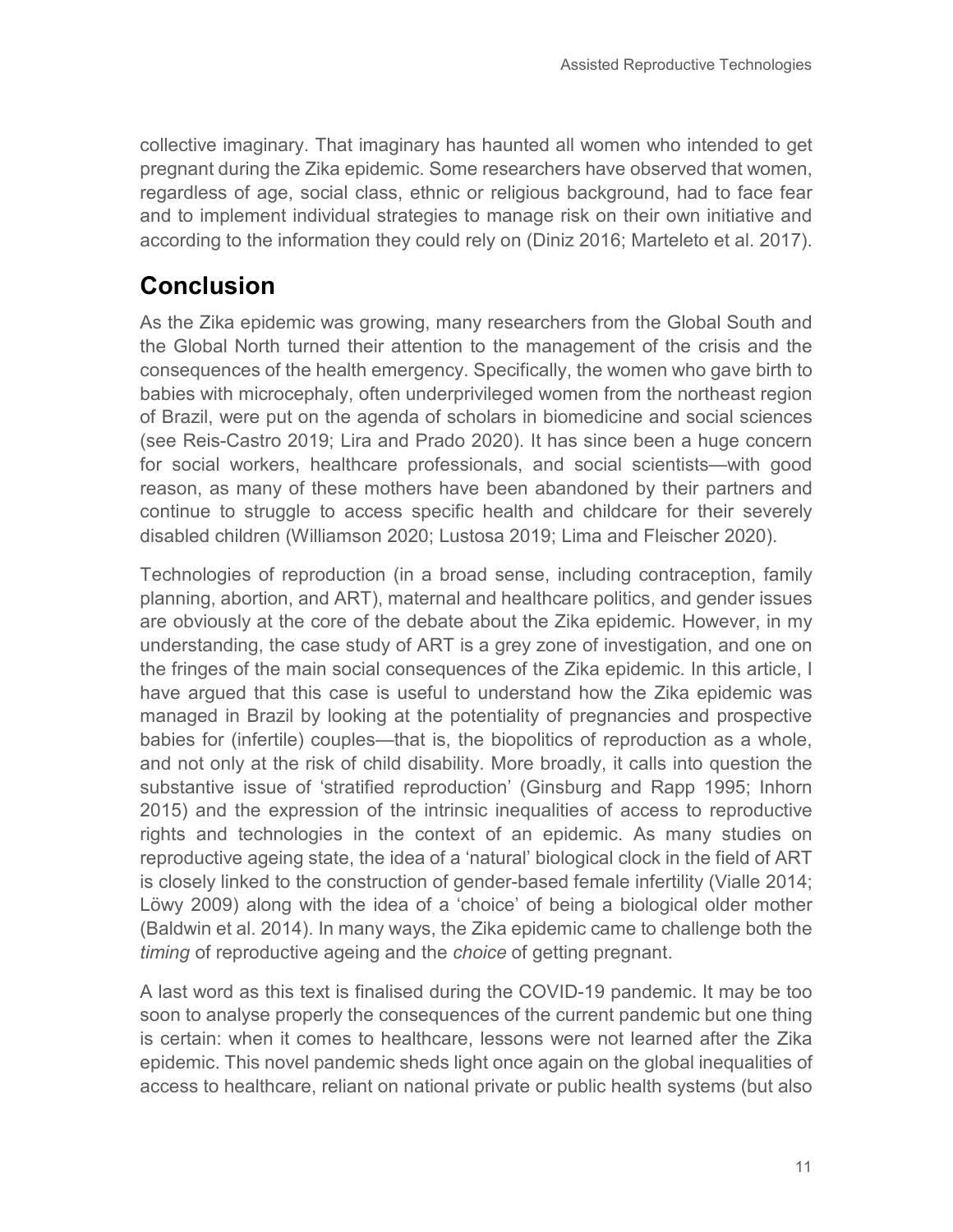on access to water, soap, and of course, to a home). It has also called into question the policy of testing—including who must be tested and for what purpose.

Particularly in terms of the biopolitics of reproduction, health recommendations regarding the COVID-19 outbreak in Brazil are repeating the Zika virus epidemic history: 'Do not get pregnant' [*Não engravidem!*] advised the Ministry of Health (Anis 2021)—in a way relieving, again, its accountability for reproductive health. In France, where I am located, access to sexual and reproductive healthcare has been constrained for several months, during which it was considered 'nonessential': beginning with abortion services (Condomines 2020), ART (Cabut 2020), and prenatal care—including the prohibition of partners from attending consultations and sometimes even childbirth (Le Journal des Femmes 2020). It may be worthwhile for anthropologists to look at the way in which health emergency policies act and how they reveal the structure of biopolitics in times of health crisis and epidemic.

# Acknowledgements

I would like to give special thanks to Ilana Löwy and Luísa Reis Castro for their insightful comments on earlier versions of this article. I also thank sincerely *MAT*'s editors and the anonymous reviewers for their careful reading and valuable advice. My post-doctoral research on the social uses of biomedical technologies and reproductive practices during the Zika epidemic, in addition to the two periods of fieldwork in Brazil, have been supported by funding from the Institute for Research and Innovation in Society (IFRIS, France) and hosting by the Centre for Population and Development (CEPED, Université Paris Descartes, IRD).

## About the author

*Helena Prado* is an anthropologist, whose work aims to understand and analyse bodily practices and representations. Her PhD thesis 'The Other Face' (2016) at the *Ecole des Hautes Etudes en Sciences Sociales* (France), explored the dynamics of cultural identifications and representations of the body of Japanese-Brazilians in São Paulo (Brazil). She received two postdoctoral fellowships (Institute for Research and Innovation in Society, Paris, 2017–18; Excel Project, Institute for Social Sciences, Lisbon, 2019–20) that gave her the opportunity to engage in the study of biopolitics and the use of biotechnologies, particularly concerning representations of the female body and reproductive and sexual life in the field of health. She is currently a lecturer at the Institute of Ethnology, University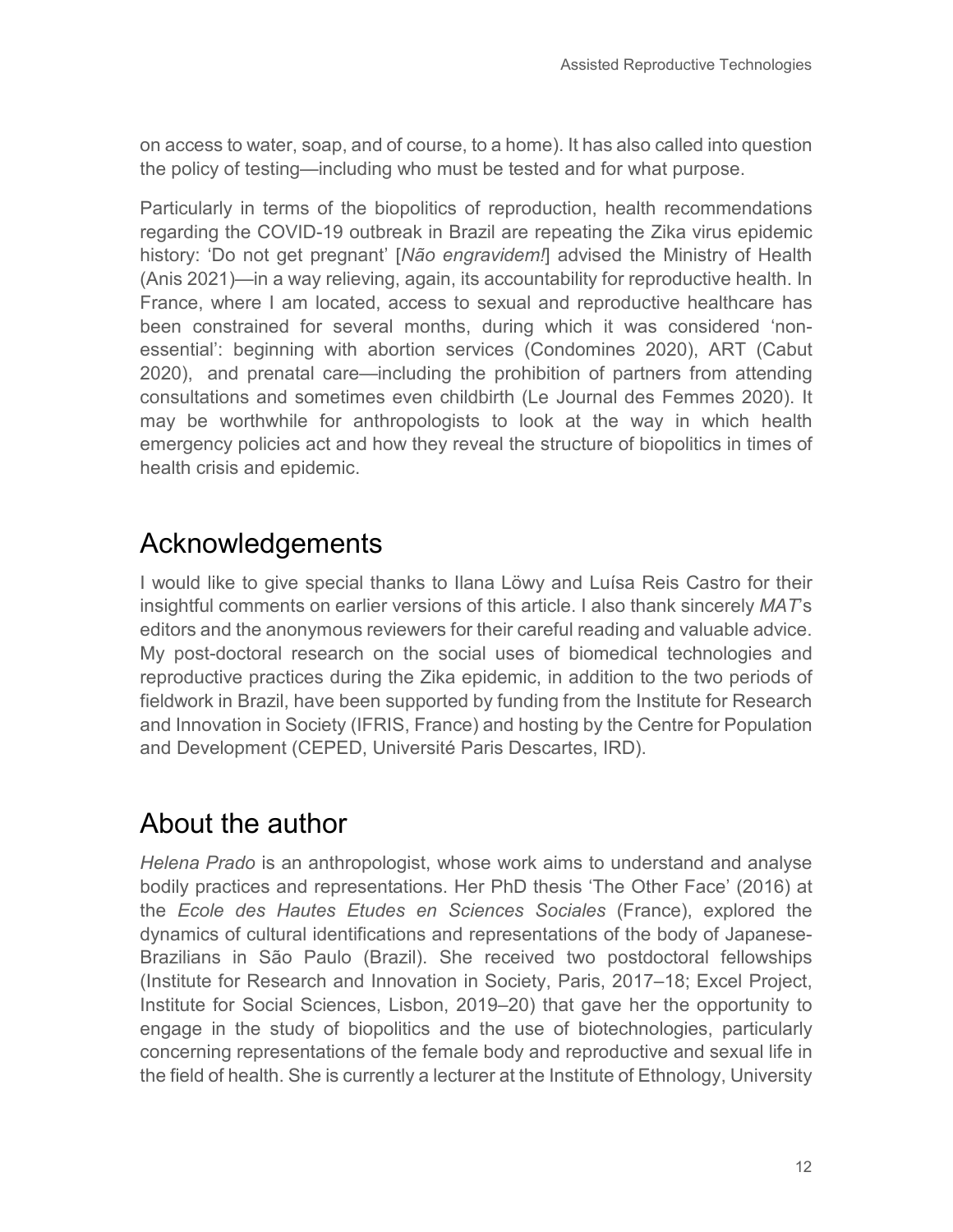of Strasbourg, France, based in the Lab for interdisciplinary cultural studies– LinCS.

## References

- Agência Nacional de Vigilância Sanitária Anvisa. 2016. 'Critérios técnicos para o gerenciamento do risco sanitário de células, tecidos germinativos e embriões humanos para uso terapêutico frente aos casos de infecção por vírus Zika no Brasil'. Nota Técnica n.º008/2016/GSTCO/GGMED/DIARE/ANVISA. [https://www.gov.br/anvisa/pt-br/centraisdeconteudo/publicacoes/sangue](https://www.gov.br/anvisa/pt-br/centraisdeconteudo/publicacoes/sangue-tecidos-celulas-e-orgaos/notas-tecnicas/nota-tecnica-no-08-de-2016/@@download/file/Nota%20T%C3%A9cnica%20n%C2%BA%2008%20de%202016.pdf)[tecidos-celulas-e-orgaos/notas-tecnicas/nota-tecnica-no-08-de-](https://www.gov.br/anvisa/pt-br/centraisdeconteudo/publicacoes/sangue-tecidos-celulas-e-orgaos/notas-tecnicas/nota-tecnica-no-08-de-2016/@@download/file/Nota%20T%C3%A9cnica%20n%C2%BA%2008%20de%202016.pdf)[2016/@@download/file/Nota%20T%C3%A9cnica%20n%C2%BA%2008](https://www.gov.br/anvisa/pt-br/centraisdeconteudo/publicacoes/sangue-tecidos-celulas-e-orgaos/notas-tecnicas/nota-tecnica-no-08-de-2016/@@download/file/Nota%20T%C3%A9cnica%20n%C2%BA%2008%20de%202016.pdf) [%20de%202016.pdf.](https://www.gov.br/anvisa/pt-br/centraisdeconteudo/publicacoes/sangue-tecidos-celulas-e-orgaos/notas-tecnicas/nota-tecnica-no-08-de-2016/@@download/file/Nota%20T%C3%A9cnica%20n%C2%BA%2008%20de%202016.pdf)
- ANIS Instituto de Bioética. 2021. 'Incapaz de cuidar da vida, governo só diz: "Não engravidem!"['.https://www.facebook.com/AnisBioetica/posts/53990406435](https://www.facebook.com/AnisBioetica/posts/5399040643502157) [02157.](https://www.facebook.com/AnisBioetica/posts/5399040643502157)
- Araújo Filho, Edilberto, Cássio Leão Fácio, Ligiane Alves Machado-Paula, Mariana Angelozzi de Oliveira, Ciro Dresch Martinhago, Leonardo Previato Araújo, and Lígia Fernanda P. Araújo. 2019. 'Case Report of Zika Virus during Controlled Ovarian Hyperstimulation: Results from Follicular Fluid, Cumulus Cells and Oocytes'. *JBRA Assisted Reproduction* 23 (2): 172–74. [https://doi.org/](https://doi.org/%2010.5935/1518-0557.20180081) [10.5935/1518-0557.20180081.](https://doi.org/%2010.5935/1518-0557.20180081)
- Atkinson, Barry, Pasco Hearn, Babak Afrough, Sarah Lumley, Daniel Carter, Emma J. Aarons, Andrew J. Simpson, Timothy J. Brooks, and Roger Hewson. 2016. 'Detection of Zika Virus in Semen'. *Emerging Infectious Diseases* 22 (5): 940. [https://doi.org/10.3201/eid2205.160107.](https://doi.org/10.3201/eid2205.160107)
- Bahamondes, Luis, Moazzam Ali, Ilza Monteiro, and Arlete Fernandes. 2016. 'Contraceptive Sales in the Setting of the Zika Virus Epidemic'. *Human Reproduction* 32 (1): 88–93[. https://doi.org/10.1093/humrep/dew310.](https://doi.org/10.1093/humrep/dew310)
- Baldwin, Kylie, Lorraine Culley, Nicky Hudson, and Helene Mitchell. 2014. 'Reproductive Technology and the Life Course: Current Debates and Research in Social Egg Freezing'. *Human Fertility* 17 (3): 170–79. [https://doi.org/10.3109/14647273.2014.939723.](https://doi.org/10.3109/14647273.2014.939723)
- Borges, Edson Jr., Daniela Paes de Almeida Ferreira Braga, Bianca Ferrarini Zanetti, Amanda Souza Setti, Rodrigo Rosa Provenza, and Assumpto Iaconelli Jr. 2017. 'Zika Virus Outbreak – Should Assisted Reproduction Patients Avoid Pregnancy?' *JBRA Assisted Reproduction* 21 (3): 208–11. [https://doi.org/10.5935/1518-](https://doi.org/10.5935/1518-0557.20170040) [0557.20170040.](https://doi.org/10.5935/1518-0557.20170040)
- Cabut, Sandrine. 2020. 'Coronavirus : les demandes d'IVG à la baisse, les activités de PMA à l'arrêt'. *Le Monde*, March 31, 2020.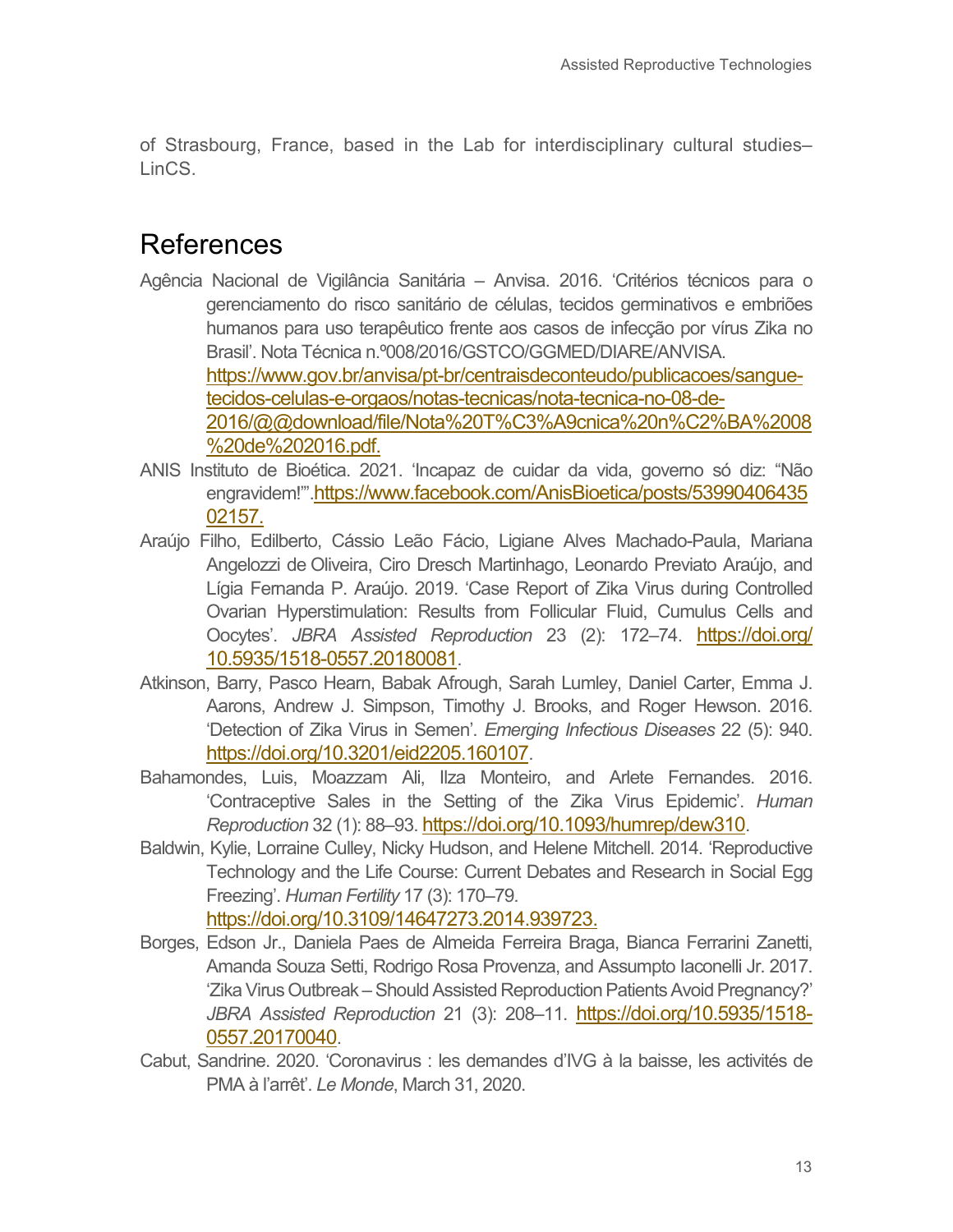[https://www.lemonde.fr/planete/article/2020/03/31/coronavirus-les](https://www.lemonde.fr/planete/article/2020/03/31/coronavirus-les-demandes-d-ivg-a-la-baisse-les-activites-de-pma-a-l-arret_6035008_3244.html)[demandes-d-ivg-a-la-baisse-les-activites-de-pma-a-l](https://www.lemonde.fr/planete/article/2020/03/31/coronavirus-les-demandes-d-ivg-a-la-baisse-les-activites-de-pma-a-l-arret_6035008_3244.html)[arret\\_6035008\\_3244.html.](https://www.lemonde.fr/planete/article/2020/03/31/coronavirus-les-demandes-d-ivg-a-la-baisse-les-activites-de-pma-a-l-arret_6035008_3244.html)

- CDC. 2021a. 'Pregnant Women and Zika'. [https://www.cdc.gov/pregnancy/zika/protect-yourself.html.](https://www.cdc.gov/pregnancy/zika/protect-yourself.html)
- CDC. 2021b. 'Congenital Zika Syndrome & Other Birth Defects'. [https://www.cdc.gov/pregnancy/zika/testing-follow-up/zika-syndrome](https://www.cdc.gov/pregnancy/zika/testing-follow-up/zika-syndrome-birth-defects.html)[birth-defects.html.](https://www.cdc.gov/pregnancy/zika/testing-follow-up/zika-syndrome-birth-defects.html)
- Condomines, Anaïs. 2020. 'La pratique des IVG va-t-elle être perturbée pendant la crise sanitaire ?'. *Libération*, March 20, 2020. [https://www.liberation.fr/checknews/2020/03/20/la-pratique-des-ivg-va-t](https://www.liberation.fr/checknews/2020/03/20/la-pratique-des-ivg-va-t-elle-etre-perturbee-pendant-la-crise-sanitaire_1782461/)[elle-etre-perturbee-pendant-la-crise-sanitaire\\_1782461/.](https://www.liberation.fr/checknews/2020/03/20/la-pratique-des-ivg-va-t-elle-etre-perturbee-pendant-la-crise-sanitaire_1782461/)
- Correa, Marilena, and Löwy, Ilana. 2020. 'Reproductive technology and social justice: a view from Brazil'. *Reproductive BioMedicine Online* 41 (6): 1151–53. [https://doi.org/10.1016/j.rbmo.2020.11.003.](https://doi.org/10.1016/j.rbmo.2020.11.003)
- de Carvalho, Bruno R., Paulo F. Taitson, Karina S. A. G. Brandão, Rui Alberto Ferriani, Hitomi M. Nakagawa, Adelino A. Silva, and Joaquim R. C. Lopes. 2016. 'Reproductive Planning in Times of Zika: Getting Pregnant or Delaying Plans? The Opinion of the Brazilian Society of Assisted Reproduction Committee – a Basis for a Bioethical Discussion'. *JBRA Assisted Reproduction* 20 (3): 159–64. [https://doi.org/10.5935/1518-0557.20160034.](https://doi.org/10.5935/1518-0557.20160034)
- de Souza, Maria do Carmo B., Veronica Raupp, Fernanda Sobrinho, Mariana Menezes, Tatiana R. Panaino, Maria A. Tamm, Ana C. A. Mancebo, Ana L. R. Costa et al. 2016. 'Zika Virus and Assisted Reproductive Technology: To Test or Not to Test, That Is the Question. Is it an Unnecessary Cost? The First Two Months of Mandatory Testing in an Outbreak Area in Rio de Janeiro, Brazil'. *JBRA Assisted Reproduction* 20 (4): 195–99[. https://doi.org/10.5935/1518-0557.20160038.](https://doi.org/10.5935/1518-0557.20160038)
- Diaz-Quijano, Fredi Alexander, and Alexandre Dias Porto Chiavegatto Filho. 2017. 'Reduction of the Birth Rate in São Paulo: A Probable Effect of the Panic Caused by the Zika-associated Microcephaly Epidemic'. *Annals of Epidemiology* 27 (9): 616–17[. https://doi.org/10.1016/j.annepidem.2017.08.009.](https://doi.org/10.1016/j.annepidem.2017.08.009)
- Diaz-Quijano, Fredi Alexander, Daniele Maria Pelissari, and Alexandre Dias Porto Chiavegatto Filho. 2018. 'Zika-Associated Microcephaly Epidemic and Birth Rate Reduction in Brazilian Cities'. *American Journal of Public Health* 108 (4): 514–16. [https://doi.org/10.2105/AJPH.2017.304260.](https://doi.org/10.2105/AJPH.2017.304260)
- Diniz, Débora. 2016. *Zika: Do Sertão Nordestino à Ameaça Global*. Rio de Janeiro: Civilização Brasileira.
- Diniz Debora, Marcelo Medeiros, and Alberto Madeiro. 2017. 'Brazilian Women Avoiding Pregnancy During Zika Epidemic'. *BMJ Sexual & Reproductive Health* 43 (1): 80. [https://doi.org/10.1136/jfprhc-2016-101678.](https://doi.org/10.1136/jfprhc-2016-101678)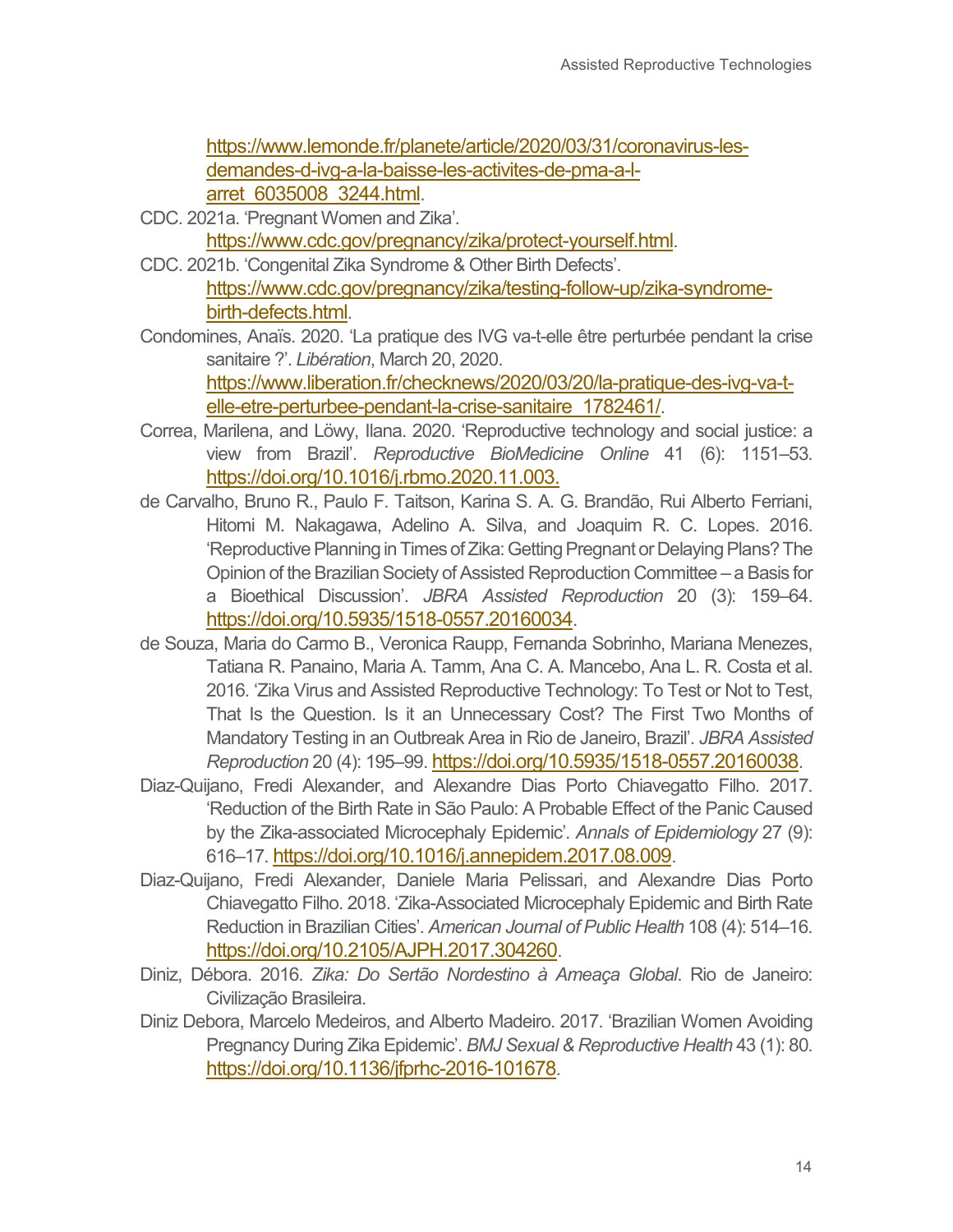- D'Ortenzio, Eric, Sophie Matheron, Xavier de Lamballerie, Bruno Hubert, Géraldine Piorkowski, Marianne Maquart, Diane Descamps, Florence Damond, Yazdan Yazdanpanah, and Isabelle Leparc-Goffart. 2016. 'Evidence of Sexual Transmission of Zika Virus'. *New England Journal of Medicine* 374: 2195–98. [https://doi.org/10.1056/NEJMc1604449.](https://doi.org/10.1056/NEJMc1604449)
- Ginsburg, Faye D., and Rayna Rapp, eds. 1995. *Conceiving the New World Order: The Global Politics of Reproduction*. Berkeley, CA: University of California Press.
- Guedes de Mello, Anahí, and Gabriela Rondon. 2020. 'Feminism, Disability, and Reproductive Autonomy: Abortion in Times of Zika in Brazil'. *Somatosphere* (blog), February 17, 2020. [http://somatosphere.net/2020/abortion-zika.html.](http://somatosphere.net/2020/abortion-zika.html)
- Inhorn, Marcia C., and Pasquale Patrizio. 2015. 'Infertility Around the Globe: New Thinking on Gender, Reproductive Technologies and Global Movements in the 21st Century'. *Human Reproduction Update* 21 (4): 411–26. [https://doi.org/10.1093/humupd/dmv016.](https://doi.org/10.1093/humupd/dmv016)
- Le Journal des Femmes. 2020. 'Grossesse et covid : suivi, échographies, chômage partiel'. *Le Journal des Femmes*, November 16, 2020. [https://www.journaldesfemmes.fr/maman/guide-grossesse/2626389](https://www.journaldesfemmes.fr/maman/guide-grossesse/2626389-grossesse-covid-suivi-echographies-chomage-partiel/) [grossesse-covid-suivi-echographies-chomage-partiel/.](https://www.journaldesfemmes.fr/maman/guide-grossesse/2626389-grossesse-covid-suivi-echographies-chomage-partiel/)
- Lima, Flávia, and Soraya Fleischer. 2020. 'Nourishment Dilemmas: The Complex Science of Caring for Children with CZVS'. *Somatosphere* (blog), February 24, 2020. [http://somatosphere.net/2020/care-children-czvs.html.](http://somatosphere.net/2020/care-children-czvs.html)
- Lira, Luciana Campelo and Helena Prado. 2020. '"Nossos filhos não são cobaias": objetificação dos sujeitos de pesquisa e saturação do campo durante a epidemia de Zika'. *Ilha Revista de Antropologia* 22 (2): 96–131. [https://doi.org/10.5007/2175-8034.2020v22n2p96.](https://doi.org/10.5007/2175-8034.2020v22n2p96)
- Löwy, Ilana. 2009. 'L'âge limite de la maternité : corps, biomédecine, et politique'. *Mouvements* 59 (3): 102–12. [https://doi.org/10.3917/mouv.059.0102.](https://doi.org/10.3917/mouv.059.0102)
- Lustosa C. Alves, Raquel. 2019. 'In the Search of a School for Nancy: Stories of Disability, Inclusion and Care'. *Somatosphere* (blog), December 9, 2019. [http://somatosphere.net/2019/school-for-nancy-zika.html/.](http://somatosphere.net/2019/school-for-nancy-zika.html/)
- Marteleto, Letícia J., Abigail Weitzman, Raquel Zanatta Coutinho, and Sandra Valongueiro Alves. 2017a. 'Women's Reproductive Intentions and Behaviors During the Zika Epidemic in Brazil'. *Population and Development Review* 43 (2): 199–227. [https://doi.org/10.1111/padr.12074.](https://doi.org/10.1111/padr.12074)
- Marteleto, Letícia J., Abigail Weitzman, and Raquel Zanatta Coutinho. 2017b. 'Women's Reproductive Intentions and Behaviors Amidst the Zika Epidemic in Brazil'. Paper presented at the IUSSP XXVIII International Population Conference, Cape Town, 3 November 2017.
- Mead, Paul S., Nisha K. Duggal, Sarah A. Hook, Mark Delorey, Marc Fischer, Dana Olzenak McGuire, Heidi Becksted et al. 2018. 'Zika Virus Shedding in Semen of